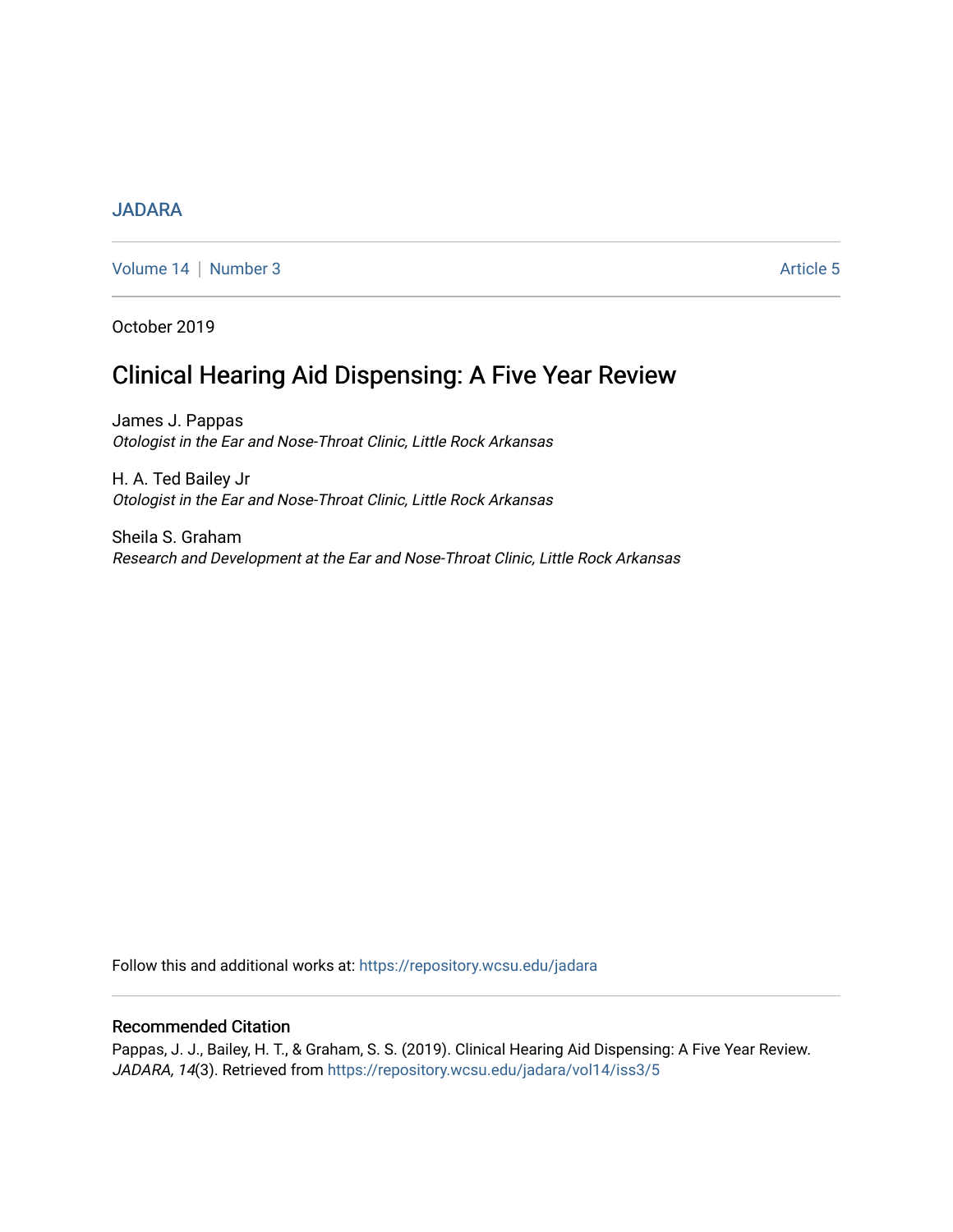# CLINICAL HEARING AID DISPENSING: A FIVE YEAR REVIEW\*

#### James J. Pappas, M.D., H. A. Ted Bailey, Jr., M.D., and Sheila S. Graham, M.A.

The provision of quality otolaryngological services in our ever-changing world requires not only constant study of new medical and scientific developments, but also a philosophi cal insight into the changes in the patient population and a resulting continual self appraisal regarding the provision of services. Only through such constant reassessment of professional services can responsiveness to patients needs be maintained. As a result of current trends in amplification technology, legislative intervention, and patient popula tions, many otolaryngologists and audiologists have included the dispensing of hearing aids as a part of their provision of clinical services.<sup>1</sup>

In 1973, while designing a new office facility, we reviewed our professional objec tives for the provision of better patient serv ices, and made the decision to include hear ing aid dispensing for those patients whose hearing loss was not amenable to medical or surgical treatment.<sup>2</sup> Our primary philosophical objective in this decision was to provide a more all-encompassing total hearing health care within the clinic setting for patients with all type of hearing loss. Secondary objectives included the following: establishment of a constant quality dispensing service, improved patient follow-up, convenience to the patient.

research opportunities, and reduced cost to the patient.

Originally, the question in the minds of many otolaryngologists and audiologists was whether or not the dispensing of aids should be included within the realm of clinical serv ices. At present, the question is not whether or not dispensing should be included within the services of an otolaryngological/audiological clinic, but rather, how to best provide those services in an efficient and effective manner. This change of philosophical focus reflects the widening expansion of the roles of both the otolaryngologist and the audiolo gist<sup>3</sup> as a result of that growing portion of patient population which has a hearing loss not amenable to medical or surgical treat ment.

Hodgson and Skinner^ have specified five principles associated with effective patient use of amplification. These principles also outline the professional objectives incumbent upon dispensing otolaryngologists and audio logists: 1) all patients who choose to consider amplification should receive a profes sional otologic examination and audiological evaluation done under adequate conditions by qualified professionals; 2) the selection, fitting and orientation regarding the use of a hearing aid should be integral aspects of

1

Vol. 14 No. 3 January 1981

Drs. Pappas and Bailey are otologists in The Ear & Nose-Throat Clinic, P.A., Little Rock, Arkansas and Ms. Graham is in Research and Development at the clinic.

<sup>\*</sup>Presented at the meeting of the Southern Section of the American Laryngological, Rhinological and Otologicai Society, inc., Key Biscayne, FL., January 18, 1980, and published in The Laryngoscope, 90; (Sept.) 1980.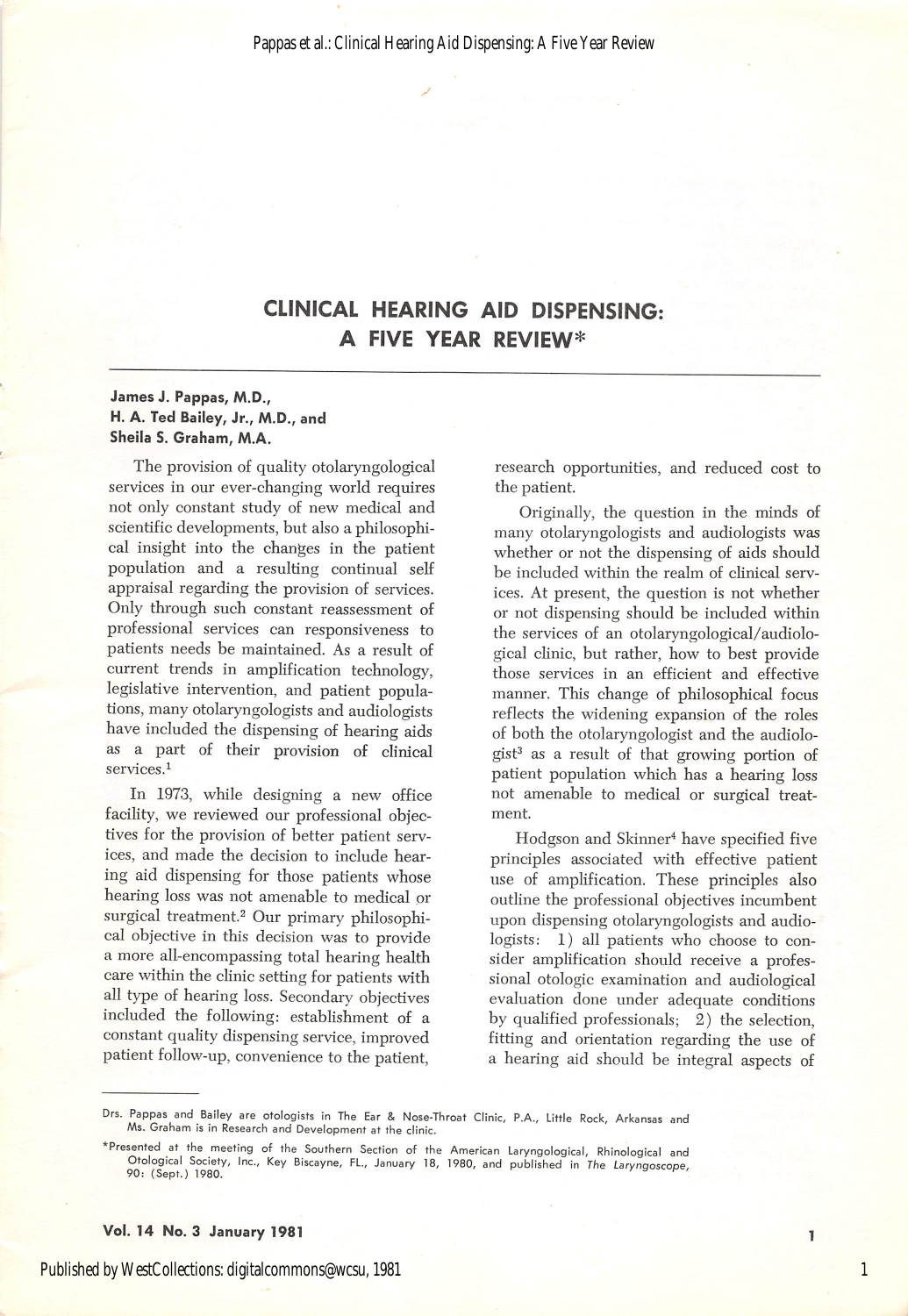# CLINICAL HEARING AID DISPENSING: A FIVE YEAR REVIEW

a program in audiologic habilitation. This may include the trial use of amplification prior to purchase in order to determine the adap tability of a patient to amplification and the suitability of a particular hearing aid: 3) patients who choose to try amplification should be assured of objective advice in hear ing aid selection, offered solely on the basis of the needs of the patient; this is not in con flict with provision of products or services for profit; rather, a patient should receive medical and/or surgical treatment or a pros thetic device based upon an objective evalua tion of need; 4) prosthetic devices and related services should be provided to the patient-consumer at a reasonable cost; 5) adequate service and professional follow-up should be available for patients who use prosthetic devices just as for patients who receive follow-up evaluation and treatment provided for other hearing health needs.

Five years' experience with dispensing supports the concept that the hearing aid is a most integral part of the audiologic habili tation process. Our method for guiding clinic flow on a daily basis is designed to ensure a format of complete evaluation, examination and treatment as needed for each patient.<sup>5</sup> Procedures for each patient receiving a hear ing aid fitting include: audiological evalua tion, otolaryngological examination, physician counseling, audiological counseling, ear mold impression, hearing aid evaluation and fitting, thirty day trial period, and follow-up hearing aid counseling.

A typical fitting can be divided into three basic visits. During the initial visit, patients having a complaint of hearing loss are seen first in the audiology department for a com plete audiological evaluation. This includes air and bone conduction thresholds, speech reception and discrimination measurements, and tympanometric and acoustic reflex meas urements. Additional special tests, including recruitment measures, Bekesy audiometry, and brain stem electric response audiometry, are performed as indicated.

The patient is then seen by the otolaryngologist® for a complete review of past and current medical history, a microscopic exam ination of ear canals and drums, and a thor ough examination of the nose, throat and neck. Diagnosis is made, and an explanation is given by the physician as to the probable cause and available treatment. When it is determined that medical or surgical treatment is not available for the type of loss identified, the patient is referred for aural rehabilitative counseling. Referral may also be made if surgical treatment is declined by patient choice, or when hearing levels are not in the normal range following treatment. This coun seling may occur on one or more visits de pending on the severity of the problem in volved. Often, at the end of the initial aural rehabilitative counseling session, an impres sion is made for a custom mold.

After receipt of the ear mold from an out side laboratory, the patient returns for a sec ond visit, at which time a hearing aid evalua tion is carried out in sound field, comparing two or thre different aids. Once the audiologist has selected the appropriate aid, the pa tient receives guidelines for adjustment to amplification. This orientation and counsel ing session is an essential part of the evalua tion and contributes greatly to high patient acceptance levels.

Near the end of the 30-day trial period, the patient returns for a follow-up visit. Dur ing this visit, the performance of the patient's aid is electroacoustically analyzed, and the patient's performance with the aid is rechecked in sound field. Any problems the patient is having with adjustment to amplifi cation are discussed, and suggestions are made for their correction.

#### Results:

Results of five years' experience in clinical hearing aid dispensing provide the necessary statistical data for measuring clinic progress toward meeting the aforementioned objec tives. A within-clinic dispensary has estab lished a constant quality hearing aid service. Having the dispensary also ensures that the patients are properly counseled, evaluated, and fitted and that adequate record keeping is maintained. This system leads to much improved audiological follow-up regarding

 $\overline{\mathbf{2}}$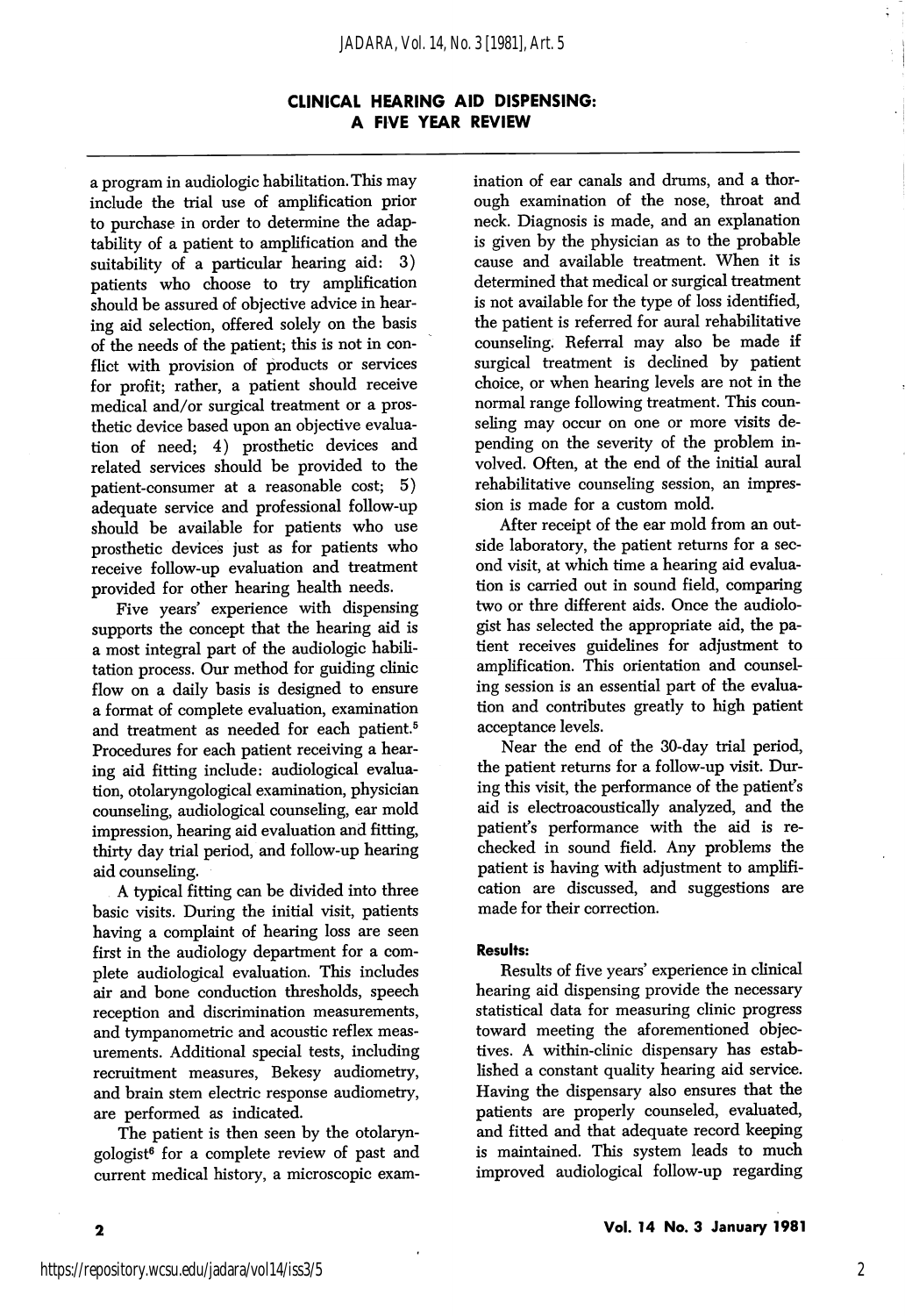# CLINICAL HEARING AID DISPENSING: A FIVE YEAR REVIEW

rehabilitative procedures and progress, and medical follow-up. Prior to having the dispen sary within the clinic, many patients failed to return for medical re-examination follow ing the initial diagnosis and referral for out side hearing aid fitting. This may have re sulted in lack of medical attention to sub sequent ear pathology amenable to treatment.

Patients find it convenient to be able to have their medical status assessed by the otolaryngologist, to have their hearing evalu ated by the audiologist, and to be able to have not only recommendations regarding an aid, but the actual fitting and guidance dur ing the adjustment period, all from the same trusted professional group. Under these cir cumstances, they also feel more assured in returning for follow-up visits for hearing recheck, medical reassessments and electroacoustic analyzation of their aids. Patients who are in need of amplification have often related their appreciation for the interest and concern which they feel is reflected by within-clinic dispensing.

Having the dispensary within the office has created a natural vehicle for related projects in research. For instance, the investi gation and use of tinnitus masking devices has been much easier with the instrumenta tion already in use for hearing aid evaluation. Firsthand experience with new types of aid related technological innovations provides the optimum method for assessing their perform ance in specified types of hearing loss.

The total cost to the patient for a hearing aid reflects the invoiced cost of the product, an overhead factor and professional fees. Overhead charges are determined by a cost accounting analysis of all dispensary related operating expenses.'' The dispensary fee structure has resulted in a monaural fitting costing approximately 25% less than the aver age price offered by hearing aid dealers in this area, while a binaural fitting may be 40% less than comparable dealer prices.

A current statistical review shows a total of 1,319 aids fitted since the inception of the dispensary in July, 1974. The ratio of patients using amplification is fairly even for both sexes.

An analysis of age groups reveals that three percent (3%) of the aids have been fitted on pre-school children, eight percent (8%) on school-age children, 30% on adults under 60 years of age and 59% on adults over 60 years.

Of the aids fitted in the last five years, 83% have been postauricular, 11% in the ear, three percent (3%) eyeglass aids and three percent (3%) body aids. Four percent (4%) of the dispensed aids are a form of CROS or BICROS instrument.

Eighty-nine percent (89%) of the patients fitted showed sensori-neural hearing loss, four percent (4%) conductive loss and seven per cent (7%) mixed loss. Of the sensorineural losses, 11% show normal hearing through 1000 Hertz. In examining the degrees of loss fitted, 35% of the patient showed mild loss (less than 40 dB PTA): 48% moderate loss (41 to 60 dB PTA); 12% severe loss (61 to 80 dB PTA); and five percent (5%) profound loss (81 dB PTA or more).

Ten percent (10%) of the patients have returned their aid following the 30-day trial. Reasons for return include lack of significant improvement in communicative abilities, geri atric adjustment problems, emotional and psychological rejection, cosmetic rejection and financial difficulties.

Records indicate that 455 aids or 34% have been returned for factory service. When electroacoustic analysis reveals that an aid is not performing according to specifications, the aid is returned to the manufacturer for repair. During this time, loaner aids are available to patients.

#### Discussion:

Hearing aid dispensing within the otolaryngological/audiological clinic represents an expansion of services concomitant with to day's technological developments in amplifi cation.® Conceptually, the fitting of a hearing aid should be considered as an integral com ponent of the aural rehabilitative process. Oyer and Frankman® have identified six ma jor stages in the aural rehabilitative process: 1) Deficit recognition, 2) motivation, 3) identification and acquisition of professional

#### Vol. 14 No. 3 January 1981

3